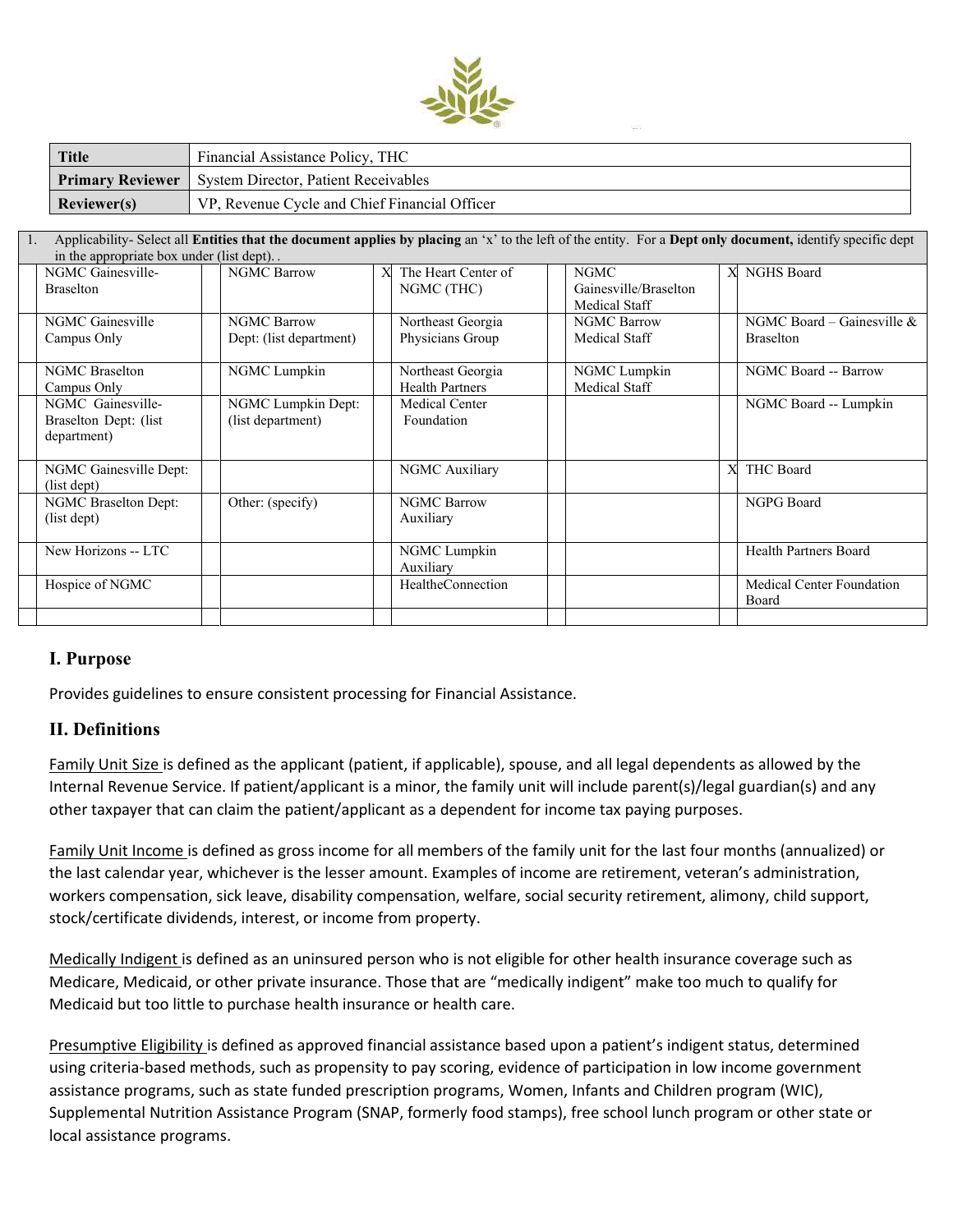Emergency Care is defined as care provided for an emergency medical condition.

Emergency Medical Condition means a medical condition manifesting itself by acute symptoms of sufficient severity (including severe pain, psychiatric disturbances and/or symptoms of substance abuse) such that the absence of immediate medical attention could reasonably be expected to result in either:

- a. placing the health of the individual (or, with respect to a pregnant woman, the health of the woman or her unborn child) in serious jeopardy
- b. serious impairment to bodily functions
- c. serious dysfunction of any bodily organ or part

With respect to a pregnant woman who is having contractions:

- a. that there is inadequate time to effect a safe transfer to another hospital beforedelivery
- b. that transfer may pose a threat to the health or safety of the woman or her unbornchild

Medically Necessary Care is defined as care based upon generally accepted medical practices in light of conditions at the time of treatment which is appropriate and consistent with the diagnosis and the omission of which could adversely affect or fail to improve the patient's condition. It is care that is not cosmetic, experimental or deemed to be nonreimbursable by traditional insurance carriers and governmental payers. It is care that is deemed medically necessary by an examining physician's determination.

Extraordinary Collection Actions (ECAs) are defined as actions that require a legal or judicial process or involve reporting adverse information about an individual to consumer credit reporting agencies or credit bureaus (collectively, "credit agencies").

Application Period is defined as the later of 240 days from the first post-discharge billing statement (for the most recent episode of care) or 30 days from written notification of intended ECAs.

### **III. Policy**

It is the policy of The Heart Center, LLC (THC) to provide emergency care to all patients regardless of ability to pay. The group shall allocate resources to identify financial assistance cases and provide uncompensated care based upon the information submitted at the time of application for financial assistance by the patient or their representative or through the use of other criteria-based methods to determine eligibility. Financial assistance adjustments may only be granted to patients receiving non- elective care. Financial assistance adjustments may be applied to approved accounts for uninsured patients based on the patient's total gross family income and the patient's willful cooperation in applying for Medicaid or other available coverage. In order to assure the funds for uncompensated care are not abused and will be available for those in need within the NGHS service area. The Heart Center will make reasonable attempts to assist eligible candidates to become covered under any available assistance programs in the community. THC proactively makes reasonable efforts to determine whether a patient is eligible for financial assistance before engaging in any collectionactivities.

### **PROCEDURE / GUIDELINES GOVERNANCE**

The Financial Assistance Policy is administrated by the Revenue Cycle Division with authority and approval from The Heart Center Joint Operating Committee.

### **PUBLIC RELATIONS**

The Heart Center will make concerted efforts to promote the Financial Assistance Program. The program is promoted through a plain language summary offered to patients during their visit, provided on the Northeast Georgia Health System web site and through the conspicuous display of signs in each clinic. In addition, the plain language summary is provided on a periodic basis to human service agencies and other community organizations. The plain language summary includes a brief description of eligibility requirements, brief summary of how to apply, website and physical location where an application and copy of the Financial Assistance Policy may be obtained, how to get an application by mail and contact and assistance information. THC shall make the Financial Assistance Policy, the plain language summary and the financial assistance application available in English and in the primary language of any populations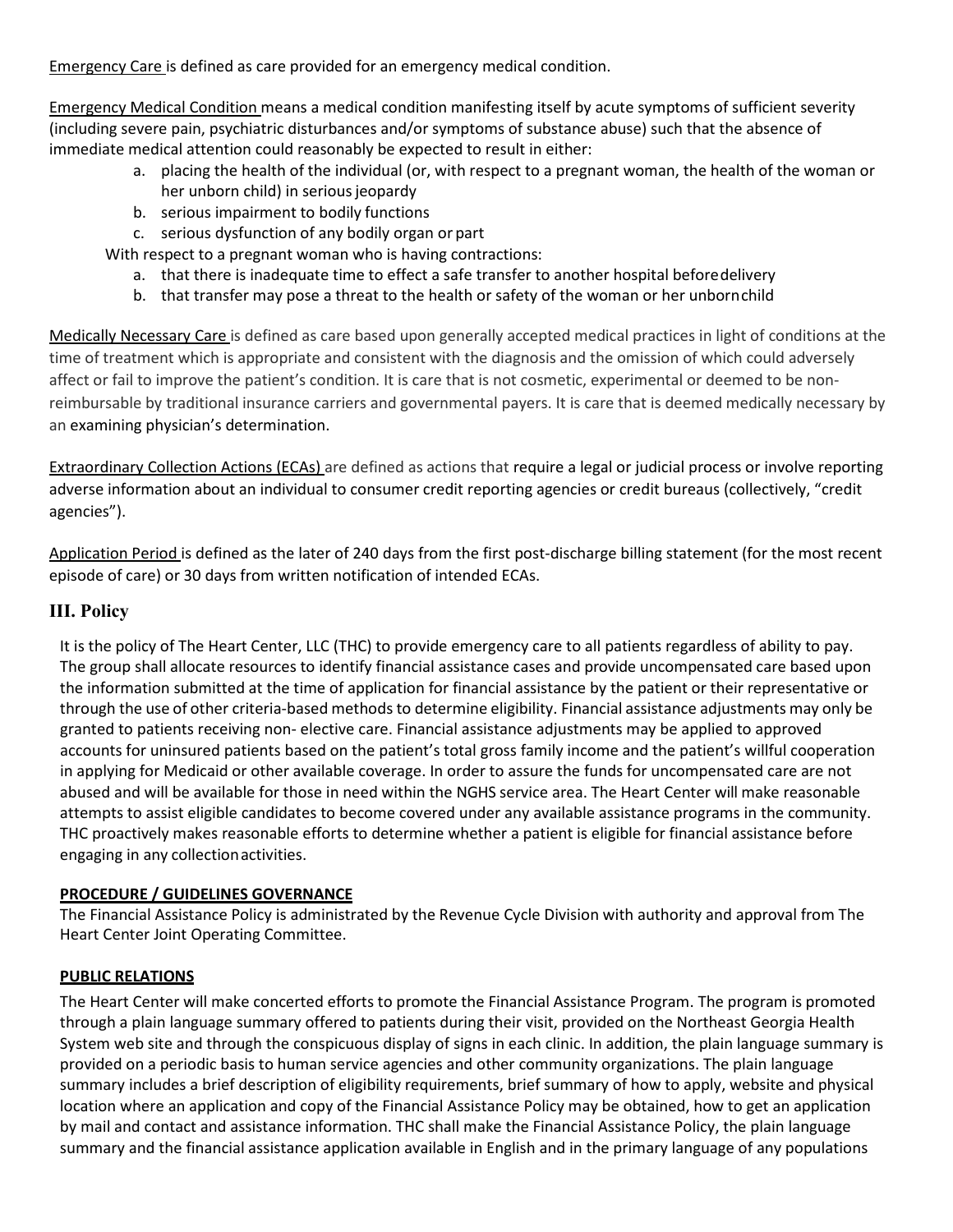with limited proficiency in English that constitute a minimum of 5% or 1000 persons, whichever is less, of the residents of the community served.

# **APPLICATION PROCESS**

1. All patients desiring consideration under The Heart Center Financial Assistance Program must complete an application, disclosing financial information that is considered pertinent to the determination of the patient's eligibility for financial assistance. Financial Assistance applications can be completed in writing, by speaking to a Financial Navigator, a phone screen or Presumptive eligibility. The patient will authorize THC to make inquiries of employers, banks, credit bureaus, and other institutions for the purpose of verifying statements made by the patient in applying for assistance. The application may be obtained by calling or by visiting any Financial Navigator or by printing online at [www.nghs.com.](http://www.nghs.com/)

When returned, the application shall be accompanied by one or more of the following types of documentation as needed for purposes of verifying income:

A. Proof of household income must be at least one of the following:

- 1. A copy of four most recent pay stubs of all employed in the household. If no pay stub available, please provide a notarized letter from employer.
- 2. Current year W-2 and/or recent year tax return
- 3. Social Security AwardLetter
- 4. Proof of workers compensation, sick leave, disability compensation, welfare, or social security retirement
- 5. If you have no income at this time, provide a signed and notarized letter from the person who provides food, shelter, clothing, etc. for you and your family, if applicable.
- B. Proof of assets:
	- 1. Most recent bank statements for personal and business checking and savings accounts
- C. Proof of home address must be at least one of the following:
	- 1. Valid Georgia driver'slicense
	- 2. Georgia identificationcard
	- 3. Current utility bill
	- 4. Lease or rent receipts showing evidence of county of residence
	- 5. County property taxassessment,
	- 6. County food stamp letter
	- 7. Voter registration card
- **D.** These documents, ifapplicable**:**
	- 1. If you are not married but there are children in common, you must provide entire household income. Any child support or alimony received must also be included.
	- 2. If you are still legally married but separated, you must provide legal documentation of separation or spouse'sincome.
	- 3. Written verification from public welfare agencies or other government agencies which can attest to the Patient's Gross Income status for past 12 months
	- 4. Verification of Pension or Retirement Income
	- 5. Verification of student status which is defined as a copy of current class schedule, registration information and a copy of student photo ID
	- 6. If you lost your job within the last three months, you are required to provide a separation letter from your past employer. Additionally, you must provide a letter from your local Georgia Department of Labor Career Center specifying whether or not you are receiving unemployment benefits.
	- 7. If you have listed any children on your application other than biological or stepchildren, you must provide legal documentation to this effect.
	- 8. Patients seeking assistance due to medical indigency may need to submit evidence of assets
- 2. Income shall be annualized, when appropriate, based upon documentation and verbal information provided by the patient. This process will take into consideration seasonal employment and temporary increases and/or decreases of income.
- 3. All applications, supporting documentation, and communications will be treated with proper regard for patient confidentiality. THC will exercise reasonable care to maintain with the application form copies of documents that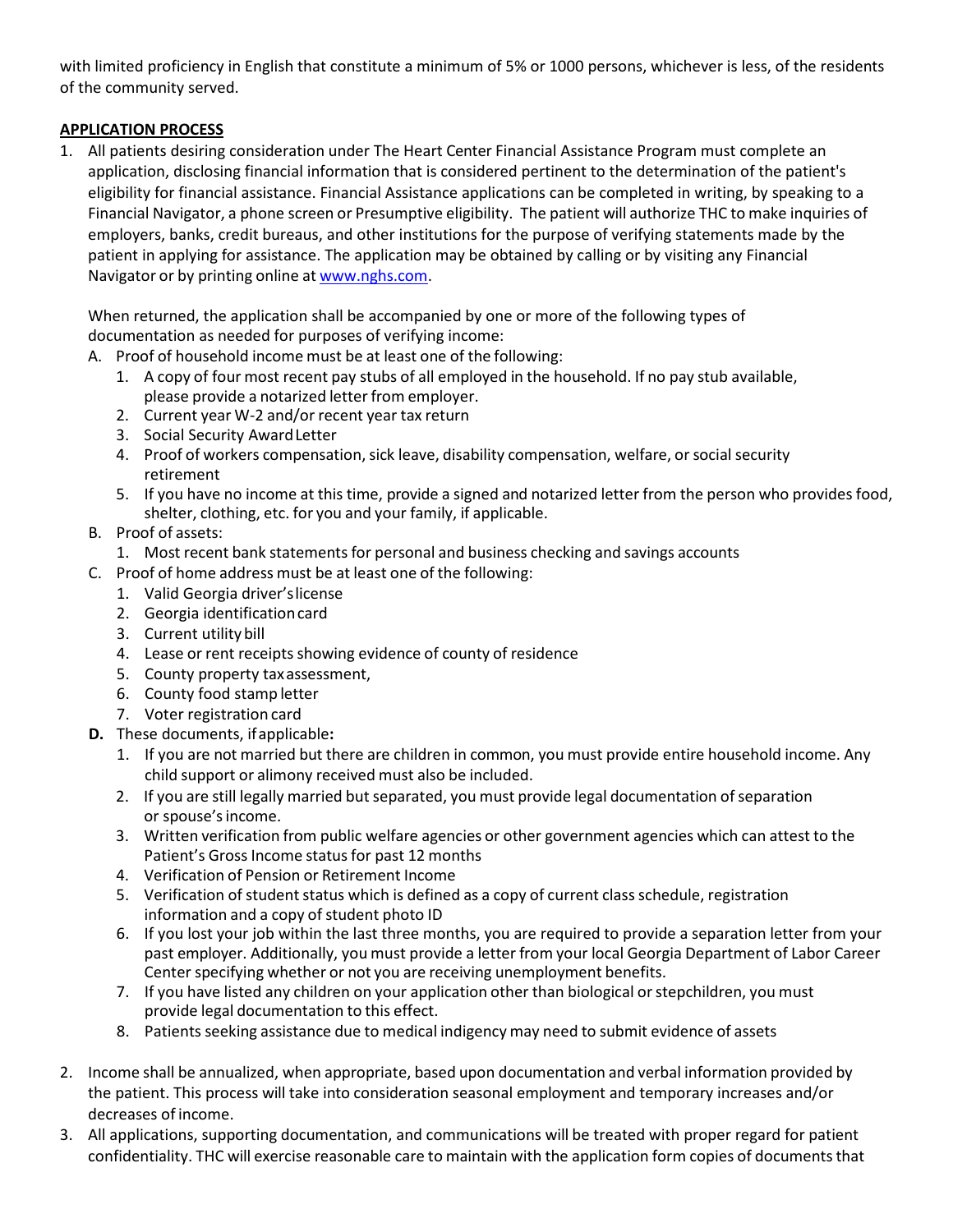support the application.

- 4. In situations where the information provided by the patient or guarantor does not match the "Criteria Based Method", the Criteria Based information will be considered in the eligibility determination.
- 5. Additional information may be requested to complete the application.

## **ELIGIBILITY CRITERIA:**

- 1. In cases where patients request scheduled services, applicationsfor Financial Assistance can be processed prior to services.
- 2. Financial Assistance is secondary to all other financial resources available to the patient.
- 3. Determination of eligibility of a patient for financial assistance shall be applied regardless of the source of referral and without discrimination as to race, gender, ethnicity, color, creed, national origin, age, handicap status, or marital status.
- 4. Financial assistance will be provided to patients when net available assets are notsufficient and gross family income is between 0 and 300 percent of the Federal Poverty Guidelines adjusted for family size.
- 5. The financial obligations that remain once the financial assistance payment has been applied may be paid in a lump sum or the patient may set up a payment plan.

# **ELIGIBILITY DETERMINATION**

- 1. Eligibility can be determined once a completed application has been received along with **ALL** supporting documentation or through other criteria-based methods. Should documentation not be supplied or should the application remain incomplete, financial assistance will **NOT** be granted. A notification will be sent informing of how to obtain assistance to complete the application.
- 2. Accounts with incomplete application or no application will be subject to the normal account flow process of selfpay collection statements and outsourcing to bad debt collection agencies as well as debt collection attorneys, as appropriate (See CollectionsPolicy).
- 3. For medically necessary care, other than emergency care, patient should be a resident within the NGHS service area. Cases for consideration may be requested by the patient, the patient's family, the patient's physician, THC personnel who have been made aware of the financial need of the patient, or recognized social agencies.
- 4. THC presumptively approves patients for 100% adjustment only, using the Presumptive Eligibility criteria defined above.
- 5. In instances where eligibility has been determined through the use of other criteria-based methods, documentation of income and expenses may not berequired.
- 6. Following the initial request for financial assistance, the group will pursue other sources of funding, including Medicaid and/or state programs. If a patient refuses to pursue any other source of funding, the patient will be ineligible for the Financial Assistance Program. All outstanding accounts will be notated as uncooperative and will be subject to the normal account flow process of self-pay collection statements and outsourcing to bad debt collection agencies as well as debt collection attorneys if appropriate (see Collections Policy).
- 7. Forms and instructions will be furnished to the responsible party when financial assistance is requested, when need is indicated, or when financial screening indicates potential needs. Refusal to complete the forms will result in denial of financial assistance and will subject the account to the normal escalation process including self-pay collection statements and outsourcing to bad debt collection agencies as well as debt collection attorneys (see Collections Policy).
- 8. The responsible party will be given fifteen (15) business days or a reasonable time as required by the person's medical condition to complete the required forms and furnish proof of income and assets.
- 9. Financial assistance eligibility, while generally determined at the time of application, may occur at any time prior to judgment upon learning of facts that would indicate financial need. If a responsible party pays a portion or all of the charges related to medical care and is subsequently found to have met the financial assistance care criteria at the time of application, the amount that will be eligible will be the balance due on the patient's account at the time ofreapplication.
- 10. Approval for financial assistance is granted for periods of six (6) months. Medicare patients' approval is granted for periods of twelve (12) months. If the patient/responsible party's financial situation changes after financial assistance has been approved and awarded, THC reservesthe right to terminate future financial assistance at the discretion of the Manager of Patient Receivables in accordance with the Revenue Cycle Vice President. Examples